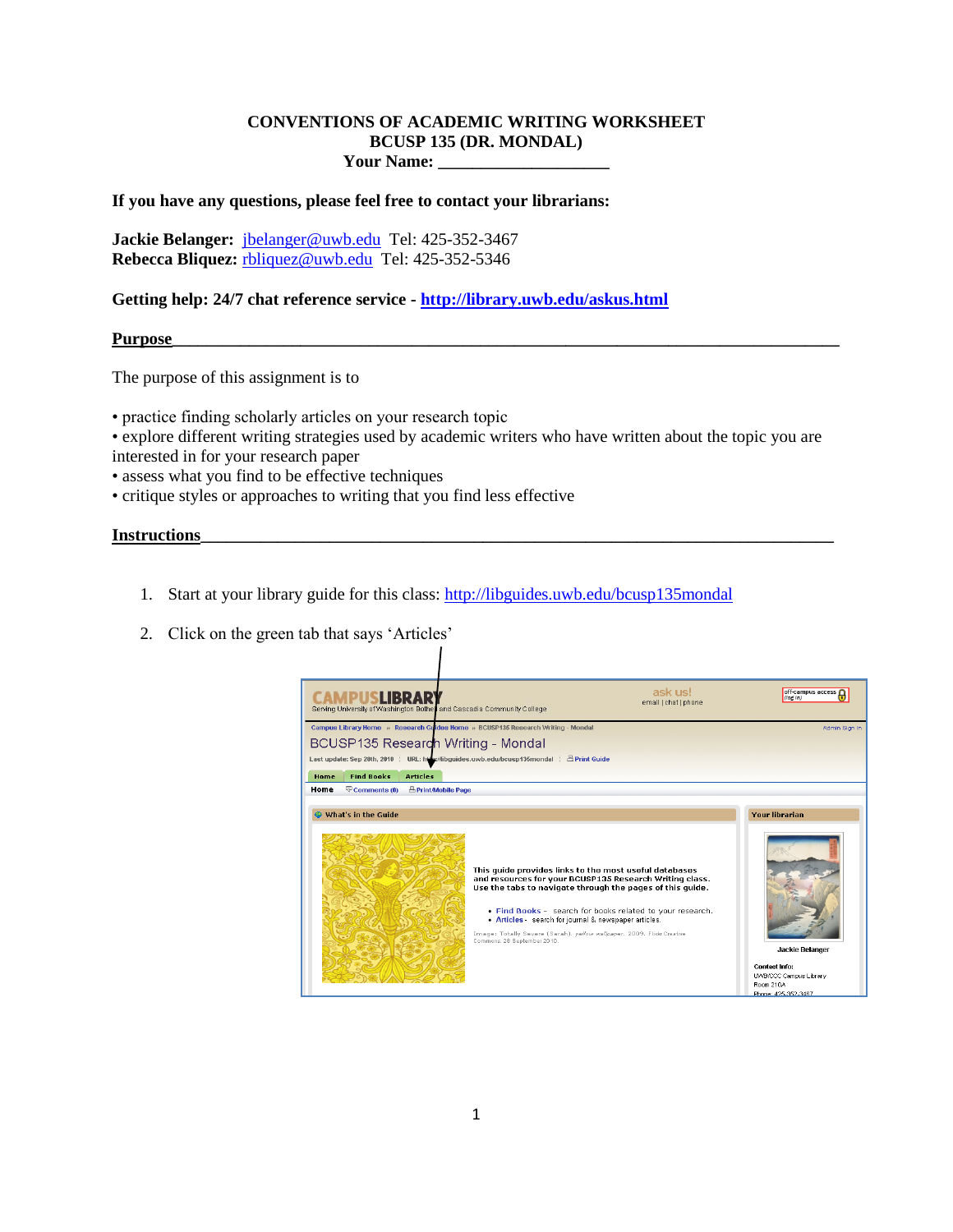3. From the 'Articles' page, click on the red **'Off-campus access (log in)'** button located at the top right corner of your screen. Enter your **UW Net ID and password**.

| AMPUSLIBRARY<br>Serving University of Washington Bothell and Cascadia Community College                                                                                                                                                               | ask us!<br>email I chat I phone | of campus access<br>(log in)                                                                |
|-------------------------------------------------------------------------------------------------------------------------------------------------------------------------------------------------------------------------------------------------------|---------------------------------|---------------------------------------------------------------------------------------------|
| Campus Library Home » Research Guides Home » BCUSP135 Research Writing - Mondal                                                                                                                                                                       |                                 | Admin Sign In                                                                               |
| BCUSP135 Research Writing - Mondal                                                                                                                                                                                                                    |                                 |                                                                                             |
| Last update: Sep 28th, 2010   URL: http://libguides.uwb.edu/bcusp135mondal   APrint Guide                                                                                                                                                             |                                 |                                                                                             |
| <b>Find Books</b><br><b>Articles</b><br>Home                                                                                                                                                                                                          |                                 |                                                                                             |
| <b>Articles</b><br>$\overline{\nabla}$ Comments (0)<br><b><u>A</u></b> Print/Mobile Page                                                                                                                                                              |                                 |                                                                                             |
|                                                                                                                                                                                                                                                       |                                 |                                                                                             |
| <b>Starting Points for Finding Journal Articles</b>                                                                                                                                                                                                   |                                 | How do I find out if the<br>article I need is online?                                       |
| To find scholarly, news or magazine articles you can start by using the following multidisciplinary databases (meaning they cover a<br>range of subject areas), or you can search in the subject-specific databases listed in the box below this one. |                                 | Determine if the<br>article you need                                                        |
| If you are searching from off campus, make sure to log in with your UWNetID before entering the database (see the red "off campus<br>access" button in the upper right corner of the screen).                                                         |                                 | is available to<br>vou online                                                               |
| - Academic Search Complete<br>Scholarly and general interest articles in business, medicine, humanities, social sciences, and science and technology,<br><b>A JUW</b> restricted]                                                                     |                                 | through our<br>Electronic Journals web page.  <br>Time - 01:35   Transcript   Play<br>Video |
| $\bullet$ JSTOR $\bullet$ thinking<br>An interdisciplinary database of over one thousand leading academic journals across the humanities, social sciences, and sciences.                                                                              |                                 | Comments (0)                                                                                |
| • Project Muse @ AnAnAnAn<br>Current issues of more than 100 scholarly journals primarily in the humanities & social sciences.<br><b>A JUW restricted]</b>                                                                                            |                                 | Chat with a UW Librarian                                                                    |
| • Academic OneFile sininininin<br>Full-text scholarly and general interest articles covering the sciences, technology, medicine, the arts, theology, literature, and more.<br><b>A JUW</b> restricted]                                                |                                 | Chat with a librarian                                                                       |
|                                                                                                                                                                                                                                                       |                                 |                                                                                             |

3. Once you've logged in, you'll be brought back to the 'Articles' page (and the 'Off-campus access' button should now be green).

**Remember:** whenever you want to access library resources (databases, electronic reference sources) from home, always click on the red **'Off-campus access (log in)'** button located at the top right corner of your screen. Make sure to do this *BEFORE* you click on the links to access to the databases or electronic sources.

- 4. What are you interested in researching about (or related to) your chosen paper topic?
- 5. Before you begin searching in one of the databases listed on your guide, **brainstorm some possible search terms ('keywords') here**, based on your interests:
- 6. **Select one of the databases listed on your class guide**. Make sure to read the descriptions of the subjects covered in the different databases before selecting your resource.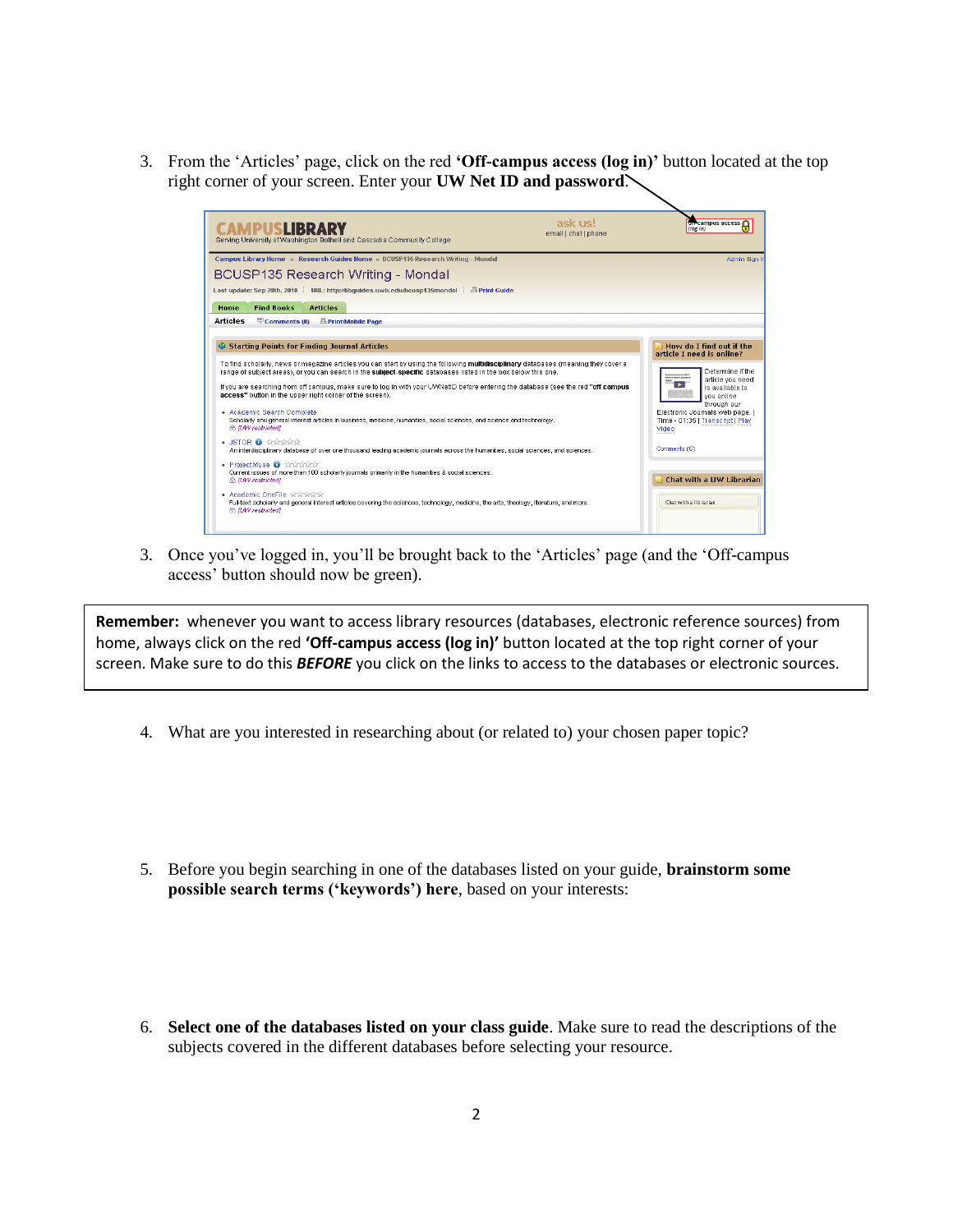For example, if you're interested in psychological or medical topics, you might want to choose 'History of Science, Technology, and Medicine' or 'PsychINFO'. If you're interested in literary criticism, you might want to choose 'Literature Resource Center'.

7. Use your keywords to search for journal articles. If you don't find an article that looks interesting in one database, try another one.

# **Database Searching Tips and Tricks:**

Library databases don't have the same kind of search functionality as an internet search engine like Google. You have to use the most relevant keywords related to your topic of interest to tell the database what you are looking for and special commands to tell the database how you want to search. For example, if you want to search two or more keywords at once, combine them using the word "AND." Example: '**psychology'AND** '**literature'.**

Remember, too, to try **different keywords** (for example, if you search for "Yellow Wallpaper" or "Charlotte Perkins Gilman", and don't get relevant results, try a combination of broader terms such as 'literature' AND 'madness' AND 'women'.

## **Here are a few more search tricks that may be useful when searching library databases:**

- Put **quotations** "" around words that you want searched as a phrase  $\rightarrow$  "*mental health*" not *mental health*
- Use the **asterisk** \* as a wildcard  $\rightarrow$  writ<sup>\*</sup> tells the catalog or database to look for various forms of the word: write, writer, writing, etc.
- Use **parentheses ()** to group keywords, especially synonyms **→** *literature* AND *madness* AND *(women OR gender OR female)*

For additional tips and strategies for searching library databases, visit the Campus Library's online Database Search Strategies guide: **http://libguides.uwb.edu/databasesearchstrategies** .

8. To find the full-text of an article, look for a 'PDF' icon or link and click on it. If there is no 'PDF' link, then look for the purple 'Check for Full text' button and click on it (you may have to follow a couple of links through to see if we have the full text). Make sure that you choose a full article, NOT a review.

|                                                                 |                                                                                                                                                                                                                                                                                | Searching: PsycINFO   Choose Databases >>                                                                                                                                                                                                                                                |  |  |
|-----------------------------------------------------------------|--------------------------------------------------------------------------------------------------------------------------------------------------------------------------------------------------------------------------------------------------------------------------------|------------------------------------------------------------------------------------------------------------------------------------------------------------------------------------------------------------------------------------------------------------------------------------------|--|--|
| <b>EBSCO</b>                                                    | Yellow wallpaper                                                                                                                                                                                                                                                               | Q.<br>$\blacktriangledown$<br><b>Search</b><br>Clear<br>in Select a Field (optional)                                                                                                                                                                                                     |  |  |
|                                                                 | $AND -$                                                                                                                                                                                                                                                                        | $\overline{\phantom{a}}$<br>in Select a Field (optional)                                                                                                                                                                                                                                 |  |  |
|                                                                 | $AND =$                                                                                                                                                                                                                                                                        | $\blacksquare$<br>in Select a Field (optional)<br>Add Row                                                                                                                                                                                                                                |  |  |
|                                                                 |                                                                                                                                                                                                                                                                                | Basic Search   Advanced Search   Visual Search   ▶ Search History                                                                                                                                                                                                                        |  |  |
|                                                                 |                                                                                                                                                                                                                                                                                |                                                                                                                                                                                                                                                                                          |  |  |
|                                                                 | $\ll$                                                                                                                                                                                                                                                                          | Date Descending Sort Y<br>Page Options Y<br>Alert / Save / Share Y<br>Page: 1 2 Next                                                                                                                                                                                                     |  |  |
| 13 Results for                                                  |                                                                                                                                                                                                                                                                                |                                                                                                                                                                                                                                                                                          |  |  |
|                                                                 |                                                                                                                                                                                                                                                                                | 1. Charlotte Perkins Gilman and 'The vellow wallpaper.'                                                                                                                                                                                                                                  |  |  |
| <b>Refine your results</b><br>$\left( \bigtriangledown \right)$ |                                                                                                                                                                                                                                                                                | Martin, Diana: The American Journal of Psychiatry, Vol 164(5), May, 2007, pp. 736, [Journal Article] Abstract: Presents a brief discussion of                                                                                                                                            |  |  |
|                                                                 | S. Weir Mitchell's "rest cure" as it relates to neurasthenia and a short story published in 1891 by Charlotte Perkins Gilman in New England<br>Magazine titled "The <i>yellow wallpaper</i> ". (PsycINFO Database Record (c) 2010 APA, all rights reserved)<br>Inked Full Text |                                                                                                                                                                                                                                                                                          |  |  |
| References Available                                            |                                                                                                                                                                                                                                                                                | Subjects: Literature; Neurasthenia; Psychiatry; Treatment; Writers                                                                                                                                                                                                                       |  |  |
| Peer Reviewed                                                   |                                                                                                                                                                                                                                                                                |                                                                                                                                                                                                                                                                                          |  |  |
| 1988                                                            | <b>ALCOHOLOGY HEAVEN NEWS</b><br>Publication<br>2007                                                                                                                                                                                                                           |                                                                                                                                                                                                                                                                                          |  |  |
|                                                                 | Add to folder   Cited References: (4)<br>Date                                                                                                                                                                                                                                  |                                                                                                                                                                                                                                                                                          |  |  |
| o                                                               | kb.                                                                                                                                                                                                                                                                            | Check for W                                                                                                                                                                                                                                                                              |  |  |
|                                                                 |                                                                                                                                                                                                                                                                                |                                                                                                                                                                                                                                                                                          |  |  |
| Update                                                          | Show More »                                                                                                                                                                                                                                                                    |                                                                                                                                                                                                                                                                                          |  |  |
|                                                                 |                                                                                                                                                                                                                                                                                | 2. Schizophrenia and Other Psychotic Disorders.                                                                                                                                                                                                                                          |  |  |
| <b>Source Types</b><br>$\left( \bigtriangledown \right)$        |                                                                                                                                                                                                                                                                                | Rohrer, Glenn E.; Jn: Mental health in literature: Literary lunacy and lucidity. Rohrer, Glenn; Chicago, IL, US: Lyceum Books, 2005. pp.<br>85-119. [Chapter] Abstract: As part of a wider examination of the representation of mental illness in world literature, this chapter focuses |  |  |
| M All Results                                                   |                                                                                                                                                                                                                                                                                | on schizophrenia and other psychotic disorders. The author discusses paranoid schizophrenia in Edgar Allen Poe's "The Tell-tale Heart".                                                                                                                                                  |  |  |
| All Journals                                                    |                                                                                                                                                                                                                                                                                | disorganized schizophrenia in William Shakespeare's "Hamlet", undifferentiated schizophrenia in Charlotte Perkins Gilman's "The Yellow                                                                                                                                                   |  |  |
| Peer Reviewed Journals                                          |                                                                                                                                                                                                                                                                                | Wallpaper", schizoaffective disorder in Anton Chekhov's "Ward No. 6", and delusional disorder in Guy de Maupassant's "A Madman".<br>(PsycINFO Database Record (c) 2010 APA, all rights reserved)                                                                                         |  |  |
| □ Books/Monographs<br><b>Dissertation Abstracts</b><br>г.       |                                                                                                                                                                                                                                                                                | Subiects: Literature: Psychopathology: Schizoaffective Disorder: Schizophrenia                                                                                                                                                                                                           |  |  |
| Electronic Collections                                          |                                                                                                                                                                                                                                                                                | Database: PsycINFO                                                                                                                                                                                                                                                                       |  |  |
| Update                                                          | Show More                                                                                                                                                                                                                                                                      |                                                                                                                                                                                                                                                                                          |  |  |
|                                                                 |                                                                                                                                                                                                                                                                                | <b>Cadd</b> to folder                                                                                                                                                                                                                                                                    |  |  |
| Subject: Major Heading                                          |                                                                                                                                                                                                                                                                                | Check for W                                                                                                                                                                                                                                                                              |  |  |
|                                                                 |                                                                                                                                                                                                                                                                                |                                                                                                                                                                                                                                                                                          |  |  |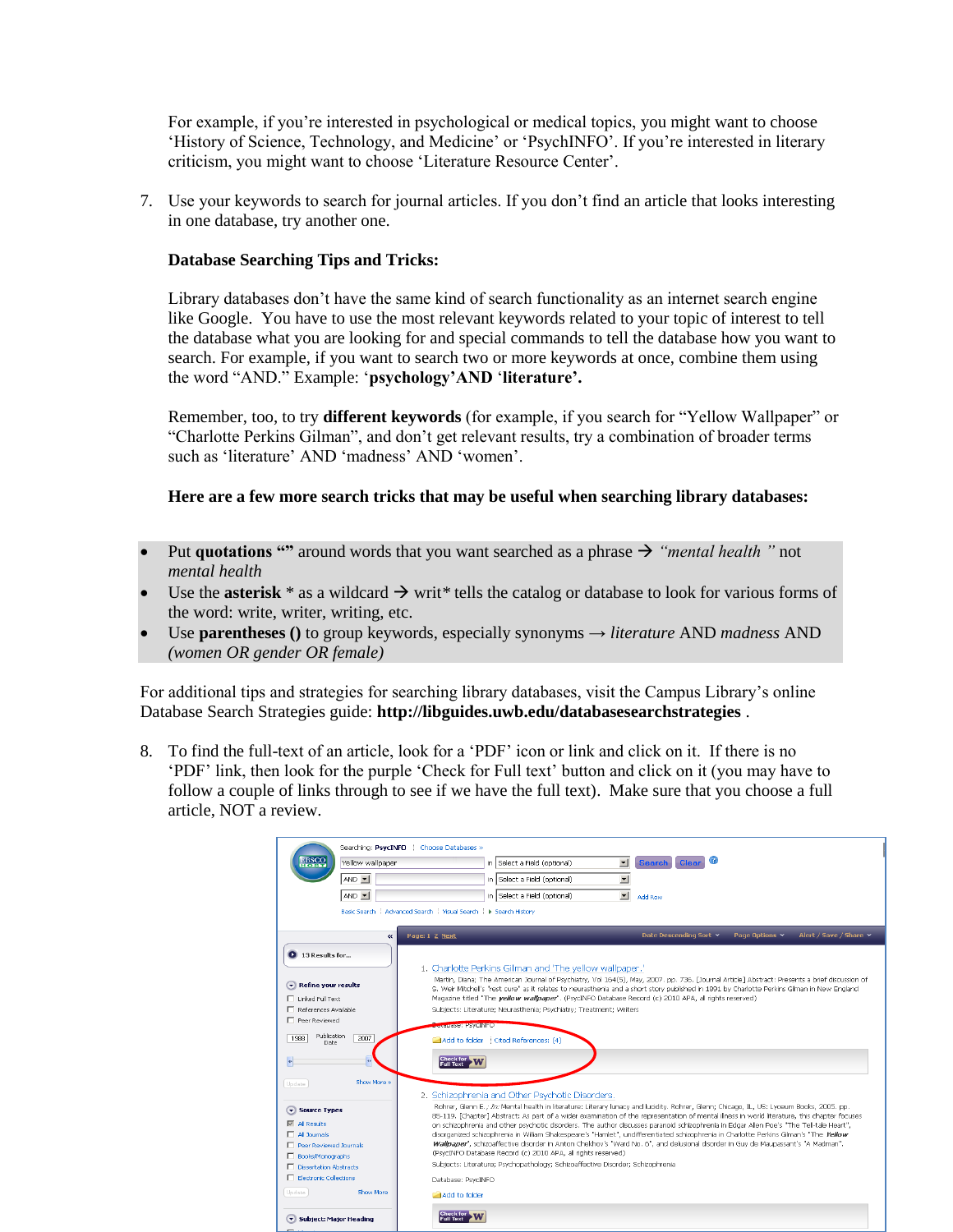9. You can save or print the full text of the article by clicking on the icons on the top of the screen. Once you've printed the article, you can begin to annotate it.



## **10. Once you've found an article that looks interesting, please answer the following questions about it:**

- a. Which database did you choose to search and why did you choose it?
- b. Email yourself the article and record details about it here (include author, title of article, title of journal, volume & date information):
- c. Which keywords/search strategies brought you the best results?
- d. Did you run into any trouble with the process of searching? Any questions or curiosities that came up for you?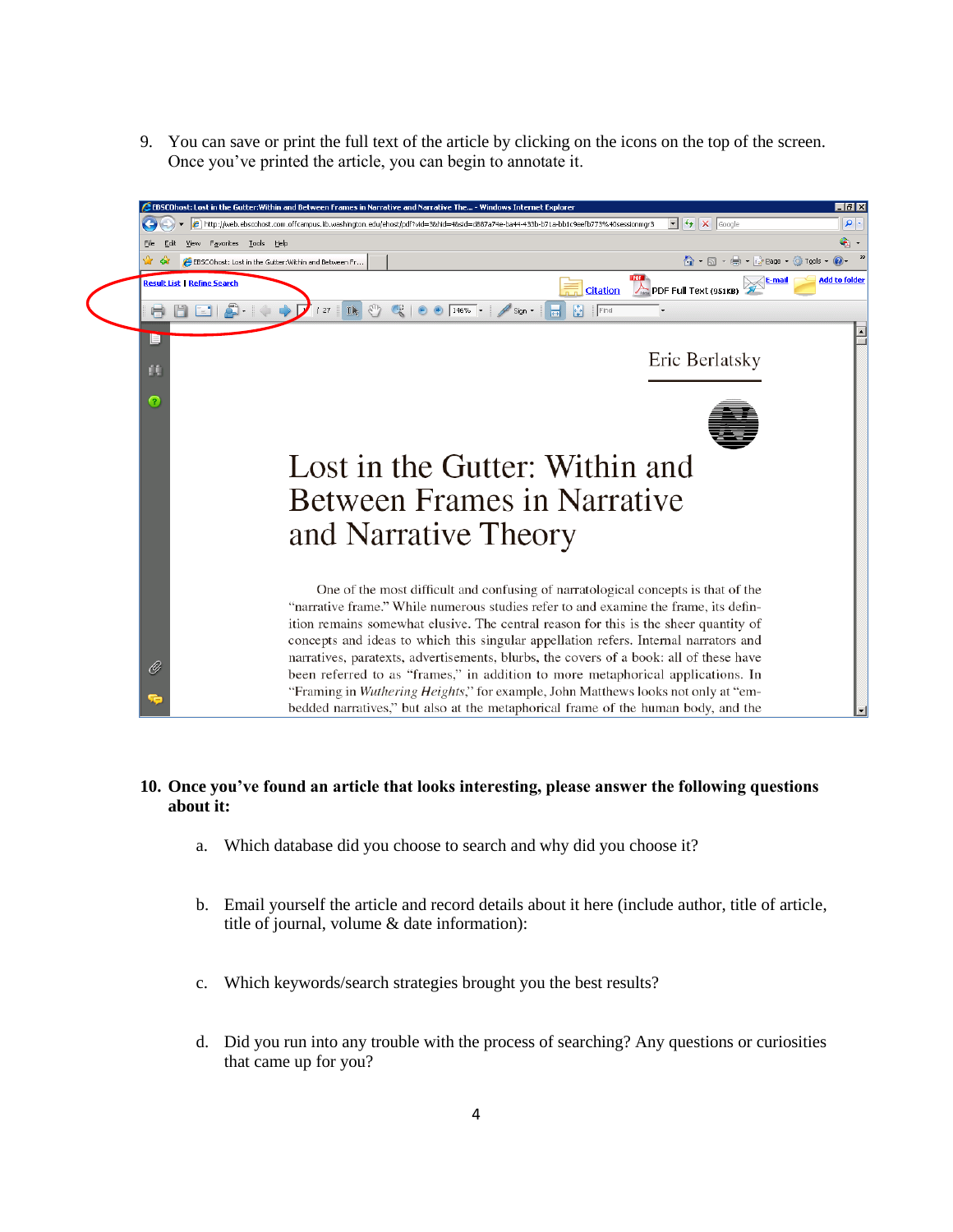- e. If you were going to teach someone else to search your chosen database, what would they most need to know in order to use it effectively?
- f. What new ideas about your topic did you get from searching and reading abstracts of articles?

# **11. Evaluating your article:**

- 1. Write down the title of the source (for instance, the name of the journal), the volume number, issue, year, the title of the article, and the article's author.
- 2. How does this article relate to your topic?
- 3. What does the title reveal about the argument? Is it a useful title? Why or why not?
- 4. What is the thesis of the article? Where does it appear?
- 5. Write a descriptive assessment of the introduction—that is, what is the author trying to say, and what techniques does he or she use to accomplish this task? (Example: the author is trying to map out the argument and accomplishes this with "First I will explore...")
- 6. Are the sub-arguments easy to find? What kind of language does the author use to state subarguments? (These are arguments other than the thesis; together, sub-arguments build up the thesis.)
- 7. What kinds of transitions does the author use? (If the author uses headings, include this, as well as transitions within headings). Are the transitions effective? Why or why not?
- 8. Choose two main sub-arguments in the article. What kind of evidence does the author use to support the sub-arguments? If the author uses quotations, how does he or she use those quotations in the service of making an argument? Is the evidence convincing? Why or why not?
- 9. How does the author conclude the paper? As a reader, what sense are you left with after reading the conclusion? Is the conclusion effective? Why or why not?